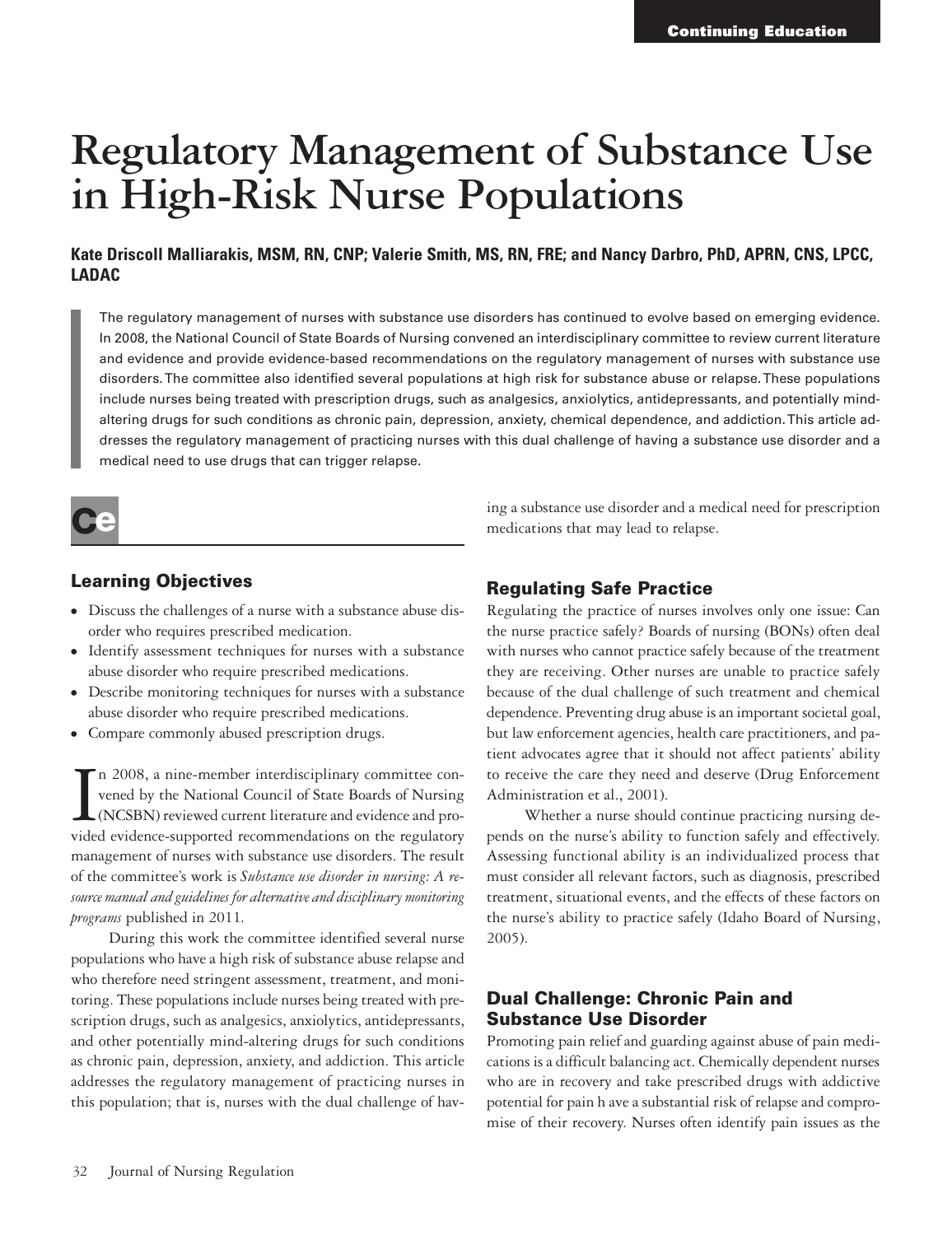start of a cascading problem. Addicted nurses tell BONs that pain led to overuse or abuse of prescription drugs. (See Table 1.) Prescription misuse evolved into drug-seeking behaviors that ultimately resulted in using multiple providers, fraudulent prescriptions, and drug diversion. Poorly managed pain can lead to self-medication, drug-seeking behavior, and pseudoaddiction.

More than half of the adults in the United States have chronic or recurrent pain (Peter D. Hart Research Associates, 2003). The estimated prevalence of substance misuse in the general population with chronic pain ranges from 0% to 50%, depending on the definition used and the samples examined (Hojsted & Sjogren, 2007). How many nurses suffer from chronic pain and substance use disorders is unknown. Trinkoff and Storr (1998) suggested that the number of nurses with substance abuse is on par with that of the general population.

Addiction and pain specialists note that the assessment of pain in substance-dependent populations is complicated by the lack of objective measures to assess pain. These specialists often have mixed feelings on how to best treat this population, and the pain management community widely endorses the idea that pain exists whenever the patient says it does (Modesto-Lowe, Johnson, & Petry, 2007). Opiates are widely accepted as an appropriate and effective method of relieving chronic pain, regardless of the patient's substance abuse history. A practicing nurse who uses opiates or who has a dual diagnosis that includes substance use disorder presents challenges for patient safety and nursing regulation.

Common symptoms of relapse in this population include aberrant medication-taking behaviors (conduct that involves taking medications in a manner that is not prescribed), obtaining prescription drugs from multiple providers and pharmacies, purchasing prescription-only medications from a nonmedical source or international sources, forging prescriptions, and obtaining and using illicit drugs (Ballantyne & Mao, 2003). Nurses with easy access to controlled substances in the workplace have the potential to misappropriate or divert the substances, and appropriate patient safeguards must be put into place.

# Dual Challenge: Mental Illness and Substance Use Disorder

Mental health issues can affect a nurse's judgment and subsequent care of patients. Both mental illness and substance abuse disorders are noted for their hallmark of denial; often the affected nurse is the last to recognize that the behavioral manifestations of such diseases are putting the nurse's practice in danger.

The National Alliance on Mental Illness suggests that those who struggle with serious mental illness and substance abuse face problems of enormous proportions because both conditions affect the individual's ability to function, handle daily activities, and relate to others (National Alliance on Mental Illness, n.d.).

Buckley (2006) posits that substance use disorders can occur at any phase of mental illness. Causes of this comorbidity include self-medication, genetic vulnerability, environment, lifestyle, underlying shared origins, and a common neural substrate. The consequences of the dual diagnosis, says Buckley, include poor medication compliance, physical comorbidities, poor health, poor self-care, increased suicide risk or aggression, increased sexual behavior, and incarceration. Screening and assessing the patient and providing an integrated treatment plan that addresses substance abuse and mental illness are important tools in managing the dual diagnosis.

# Dual Challenge: Medication-Assisted **Treatment**

Opioids and marijuana can become substances of abuse when prescribed to nurses in treatment for chemical dependence**.** 

## **Opioid Addiction**

The Center for Substance Abuse Treatment consensus panel recommends that medication-assisted treatment (MAT) for opioid addiction as provided in opioid treatment programs be conceptualized in terms of phases of treatment, so interventions are matched to levels of patient progress and intended outcomes (Batki, Kauffman, Marion, Parrino, & Woody, 2005). When patients are discharged from treatment and aftercare and they enter a stable recovery, questions arise about whether medications such as buprenorphine and methadone are appropriate.

According to some researchers, chronic drug users can display neuropsychological impairment in the domains of executive and memory function (Loeber, Kniest, Diehl, Mann, & Croissant, 2008). Individual factors influence the degree to which neuropathology or changes in the brain exist. Research on the cognitive effects of MAT on the recovering health professional does not exist. Studies are needed to investigate the effects of methadone and buprenorphine maintenance treatment, especially regarding dose-dependent effects, because high to very high doses of both seem to have the potential to ameliorate cognitive functioning (Loeber et al., 2008).

Nurses in MAT face distinct employment challenges, especially as employers increasingly impose preemployment drug testing. One challenge these nurses face is deciding whether to disclose their recovery status. Nurses must be advised to answer all job application questions honestly and must be counseled on ways to manage disclosure of their treatment status.

A nurse who is in documented recovery may be covered under the Americans with Disabilities Act (ADA) of 1988, federal legislation that protects from discrimination nurses with substance use disorders who are in recovery. While the illegal use of drugs or alcohol is not included within the ADA's definition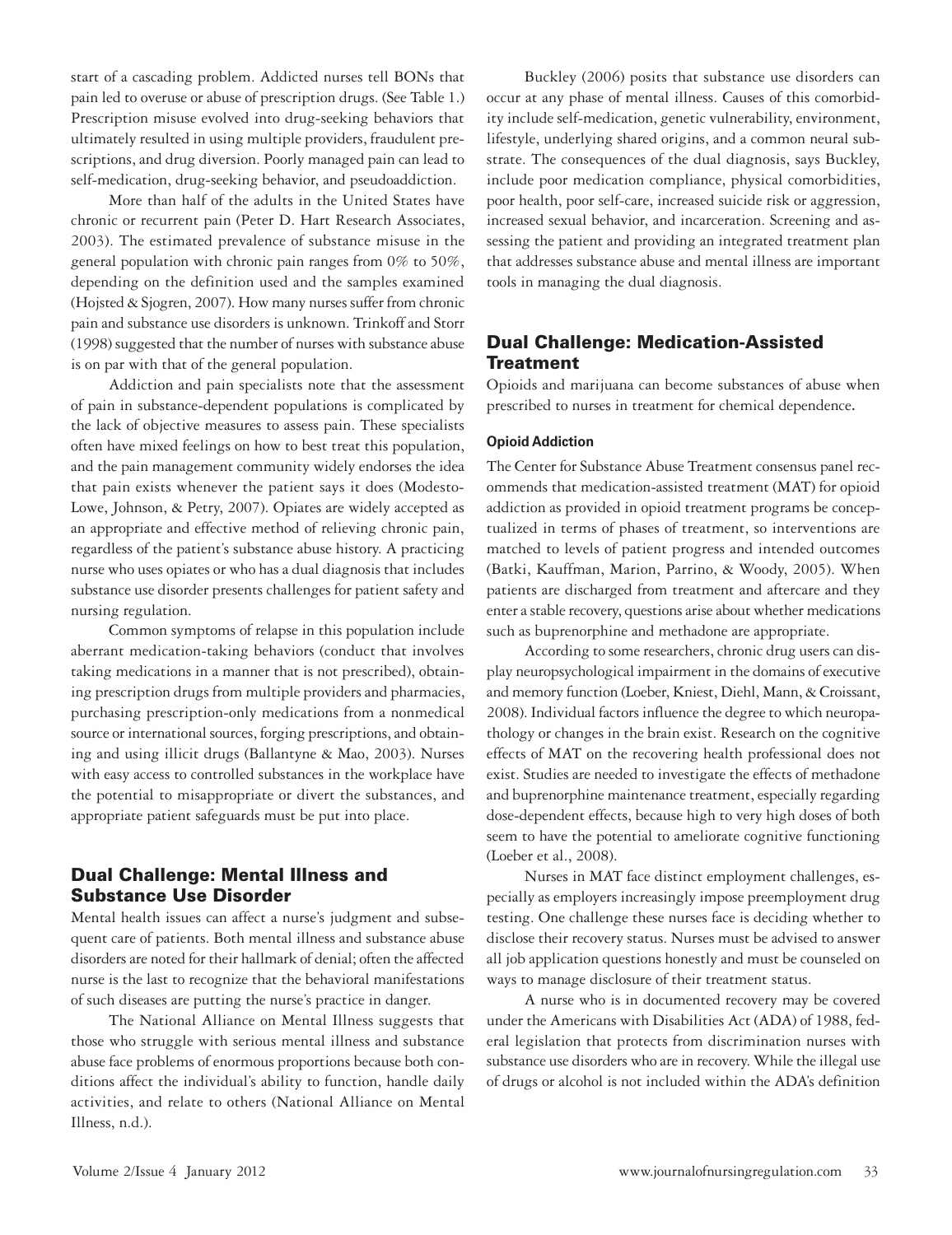## TABLE 1

# Commonly Abused Prescription Drugs

| <b>Substances:</b><br><b>Category and Name</b>                                                                                                         | <b>Examples of Commercial</b><br>and Street Names                                                                                                                                               | <b>DEA Schedule*/</b><br><b>How Administered</b>                         | <b>Intoxication Effects/Health Risks</b>                                                                                                                                                                                                                                                                                   |  |  |
|--------------------------------------------------------------------------------------------------------------------------------------------------------|-------------------------------------------------------------------------------------------------------------------------------------------------------------------------------------------------|--------------------------------------------------------------------------|----------------------------------------------------------------------------------------------------------------------------------------------------------------------------------------------------------------------------------------------------------------------------------------------------------------------------|--|--|
| Depressants                                                                                                                                            |                                                                                                                                                                                                 |                                                                          | Sedation/drowsiness, reduced anxiety,                                                                                                                                                                                                                                                                                      |  |  |
| <b>Barbiturates</b>                                                                                                                                    | Amytal, Nembutal, Seconal,<br>Phenobarbital: barbs, reds, red birds,<br>phennies, tooies, yellows, yellow jackets                                                                               | II, III, IV/injected,<br>swallowed                                       | feelings of well-being, lowered inhibi-<br>tions, slurred speech, poor concentra-<br>tion, confusion, dizziness, impaired co-                                                                                                                                                                                              |  |  |
| Benzodiazepines                                                                                                                                        | Ativan, Halcion, Librium, Valium, Xanax,<br>Klonopin: candy, downers, sleeping pills,<br>tranks                                                                                                 | IV/swallowed                                                             | ordination and memory/slowed pulse,<br>lowered blood pressure, tolerance,<br>withdrawal, addiction; increased risk<br>of respiratory distress and death when                                                                                                                                                               |  |  |
| <b>Sleep Medications</b>                                                                                                                               | Ambien (zolpidem), Sonata (zaleplon),                                                                                                                                                           | IV/swallowed                                                             | combined with alcohol<br>for barbiturates-euphoria, fever, irri-<br>tability/life-threatening withdrawal in<br>chronic users                                                                                                                                                                                               |  |  |
|                                                                                                                                                        | Lunesta (eszopiclone)                                                                                                                                                                           |                                                                          |                                                                                                                                                                                                                                                                                                                            |  |  |
| <b>Opioids and Morphine Derivatives</b>                                                                                                                |                                                                                                                                                                                                 | Pain relief, euphoria, drowsiness, seda-                                 |                                                                                                                                                                                                                                                                                                                            |  |  |
| Codeine                                                                                                                                                | Empirin with Codeine, Fiorinal with<br>Codeine, Robitussin A-C, Tylenol with<br>Codeine: Captain Cody, Cody, schoolboy;<br>(with glutethimide: doors & fours, loads,<br>pancakes and syrup)     | II, III, IV/injected,<br>swallowed                                       | tion, weakness, dizziness, nausea, im-<br>paired coordination, confusion, dry<br>mouth, itching, sweating, clammy skin,<br>constipation/slowed or arrested<br>breathing, lowered pulse and blood<br>pressure, tolerance, addiction, uncon-<br>sciousness, coma, death; risk of death<br>increased when combined with alco- |  |  |
| Morphine                                                                                                                                               | Roxanol, Duramorph: M, Miss Emma,<br>monkey, white stuff                                                                                                                                        | II, III/injected,<br>swallowed, smoked                                   |                                                                                                                                                                                                                                                                                                                            |  |  |
| Methadone                                                                                                                                              | Methadose, Dolophine: fizzies, amidone,<br>(with MDMA: chocolate chip cookies)                                                                                                                  | Il/swallowed,<br>injected                                                | hol or other CNS depressants<br>for codeine-less analgesia, sedation,<br>and respiratory depression than mor-<br>phine<br>for methadone-used to treat opioid<br>addiction and pain; significant over-<br>dose risk when used improperly<br>for fentanyl-80-100 times more po-<br>tent analgesic than morphine              |  |  |
| Fentanyl and<br>Analogs                                                                                                                                | Actiq, Duragesic, Sublimaze: Apache,<br>China girl, dance fever, friend, goodfella,<br>jackpot, murder 8, TNT, Tango and Cash                                                                   | Il/injected, smoked,<br>snorted                                          |                                                                                                                                                                                                                                                                                                                            |  |  |
| <b>Other Opioid Pain</b><br>Relievers:<br>Oxycodone HCL<br>Hydrocodone<br><b>Bitartrate Hydro-</b>                                                     | Tylox, Oxycontin, Percodan, Percocet:<br>Oxy, O.C., oxycotton, oxycet, hillbilly<br>heroin, percs<br>Vicodin, Lortab, Lorcet: vike, Watson-387<br>Dilaudid: juice, smack, D, footballs, dillies | II, III, IV/chewed,<br>swallowed,<br>snorted, injected,<br>suppositories |                                                                                                                                                                                                                                                                                                                            |  |  |
| morphone<br>Oxymorphone<br>Meperidine<br>Propoxyphene                                                                                                  | Opana, Numorphan, Numorphone:<br>biscuits, blue heaven, blues, Mrs. O,<br>octagons, stop signs, O Bomb<br>Demerol, meperidine hydrochloride:<br>demmies, pain killer<br>Darvon, Darvocet        |                                                                          | for oxycodone-muscle relaxation/<br>twice as potent analgesic as morphine;<br>high abuse potential                                                                                                                                                                                                                         |  |  |
| <b>Stimulants</b>                                                                                                                                      |                                                                                                                                                                                                 |                                                                          | Feelings of exhilaration, increased en-<br>ergy, mental alertness/increased heart<br>rate, blood pressure, and metabolism,<br>reduced appetite, weight loss, ner-<br>vousness, insomnia, seizures, heart at-<br>tack, stroke                                                                                               |  |  |
| Amphetamines                                                                                                                                           | Biphetamine, Dexedrine, Adderall:<br>bennies, black beauties, crosses, hearts,<br>LA turnaround, speed, truck drivers,<br>uppers                                                                | Il/injected,<br>swallowed,<br>smoked, snorted                            |                                                                                                                                                                                                                                                                                                                            |  |  |
| Methylphenidate                                                                                                                                        | Concerta, Ritalin: JIF, MPH, R-ball, Skippy,<br>the smart drug, vitamin R                                                                                                                       | Il/injected,<br>swallowed, snorted                                       | for amphetamines-rapid breathing,<br>tremor, loss of coordination, irritability,<br>anxiousness, panic, paranoia, halluci-<br>nations, impulsive behavior, aggres-<br>siveness, tolerance, addiction                                                                                                                       |  |  |
|                                                                                                                                                        |                                                                                                                                                                                                 |                                                                          | for methylphenidate-increase or de-<br>crease in blood pressure, loss of appe-<br>tite, weight loss                                                                                                                                                                                                                        |  |  |
| * Schedule I and II drugs have a high potential for abuse. Schedule I drugs are available for research only and have no approved medical use. Schedule |                                                                                                                                                                                                 |                                                                          |                                                                                                                                                                                                                                                                                                                            |  |  |

II drugs are available only by prescription and require a new prescription for each refill. Schedule III and IV drugs are available by prescription, may have five refills in 6 months, and may be ordered orally.

Source: National Institute on Drug Abuse (NIDA). Visit NIDA at www.drugabuse.gov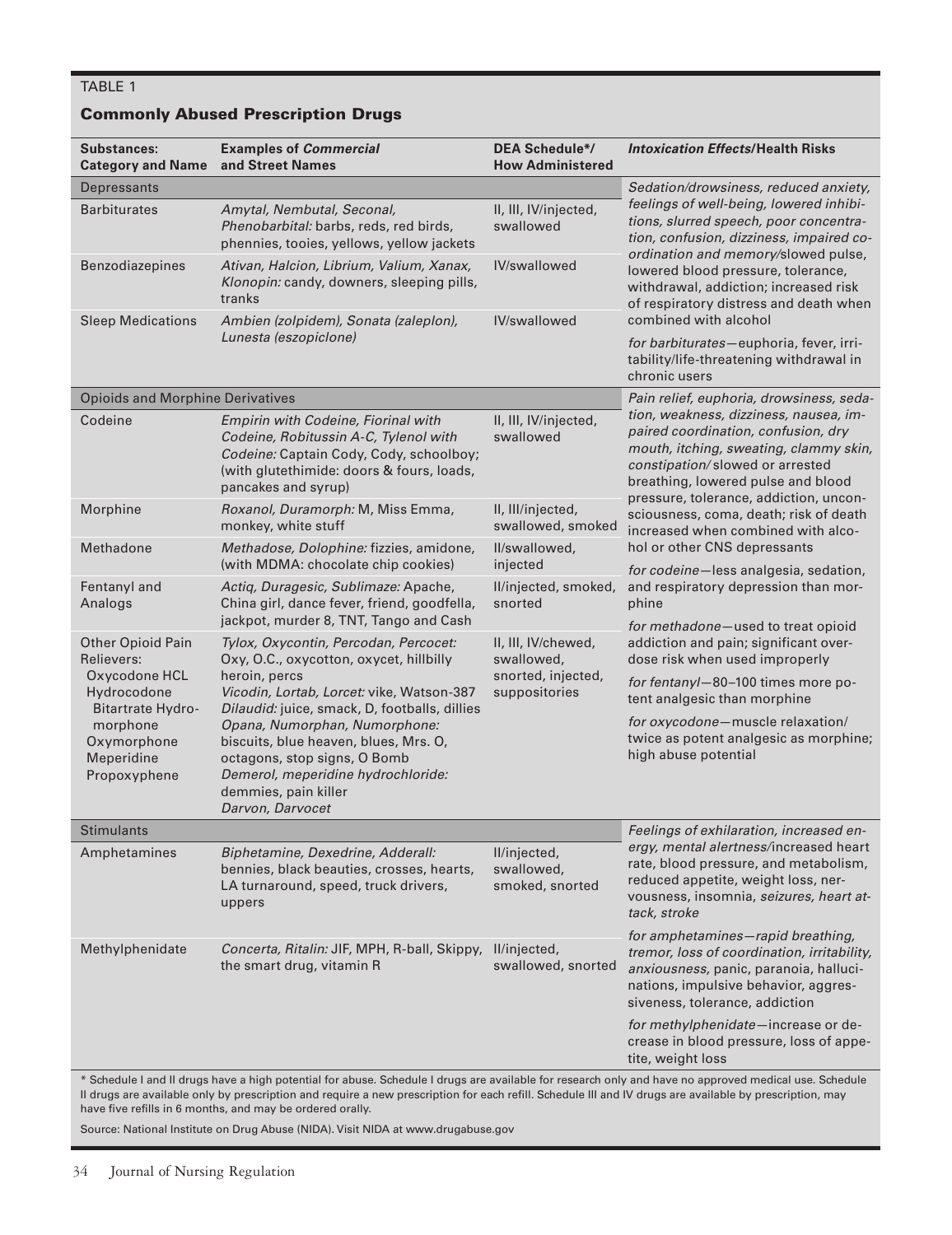per se, a person is covered when he or she is participating in a supervised rehabilitation program and is no longer engaging in the misuse of drugs or alcohol or is erroneously regarded as engaging in the use of drugs. The ADA ensures that a person in active recovery will not face discrimination in the job arena.

#### **Marijuana for Medical Purposes**

The legalization of marijuana for medical purposes is an emerging issue, and some states have already passed legislation for prescribed medical use. This presents another challenge for regulatory management.

Alternative programs focus on the rehabilitation process and support for recovering nurses to remain active in nursing. These programs often allow the recovering nurse to return to work (Fogger & McGuinness, 2009). Because of the psychotropic effects of marijuana (and of higher doses of pain medications), the nurse's ability to practice safely is uncertain. Until further evidence exists, it is recommended that nurses using marijuana for medical purposes be prohibited from participating in an alternative program and be monitored in the disciplinary program of the BON (National Council of State Boards of Nursing [NCSBN], 2011).

## Assessment and Monitoring

The management and treatment of nurses dually diagnosed with addiction and a condition requiring prescribed medications that can be abused are controversial and complex, and they require expertise and increased vigilance. In a study by Dunbar and Katz (1996), 45% of patients who had a history of chronic nonmalignant pain and substance abuse demonstrated aberrant medication-taking behavior consistent with relapse while taking opiates to manage pain. As with other studies, those who relapsed during treatment for chronic pain were not active in a 12-step program and had less than 3 years of sobriety.

Other risk factors included a lack of family support, a recent history of polysubstance abuse, and failure of treatment to relieve chronic pain. When considering accepting a nurse with a recent active addiction and a prescription for a controlled substance or a medication that could cause impairment, BONs and alternative programs must exercise caution and increased surveillance. (See Table 2.)

The goals of monitoring nurses with substance use disorders and pain or other conditions are to decrease the potential for relapse and ensure the nurse is safe to practice while taking these medications. To achieve these goals, programs use such measures as neuropsychological evaluation to assess cognition, problem solving, memory, and judgment as well as drug testing or screening and electronic prescription monitoring.

#### TABLE<sub>2</sub>

#### Alternative Programs Versus Disciplinary Programs for Chemically Dependent Nurses in Pain

The two common approaches to regulatory management of chemically dependent nurses in pain and taking pain medication are the alternative program and the disciplinary program. Many boards of nursing (BONs) offer alternative programs for nurses who meet certain criteria. Whether a nurse can be referred to an alternative program or continue in such a program depends on the program's criteria for participation, the nurse's situation, and the scope of the program. For some nurses, a formal contract with the BON's disciplinary arm rather than the alternative program would be required.

According to the *2007 NCSBN Member Board Profiles,* 43 BONs have alternative programs for chemically dependent nurses who meet entry criteria. Of the 43 programs, 13 accept nurses with dual diagnoses with physical or health problems.

The advantages of an alternative program include early identification, intervention, and treatment for chemical dependence and pain. Nurses able to continue or return to nursing practice are monitored to ensure compliance with program requirements. Nurses who meet program expectations and complete the terms of their agreement or contract avoid a disciplinary history. Nurses who do not comply with their program agreements are referred to the BON for disciplinary action.

BONs that do not offer alternative programs to nurses with dual diagnoses use the disciplinary process to manage a nurse's chemical dependence and pain issues. Although in some states the disciplinary process may take longer than the alternative program, the BON has the full force and effect of administrative law supporting its orders.

Source: Disciplinary Resources Committee—Attachment A: *Regulatory Implications of Pain Management Resource Pack Business Book.* NCSBN 2008 Annual Meeting.

#### **Professional Evaluation**

A nurse may need a professional evaluation to determine whether he or she should continue practicing nursing when the practice may be compromised. If the nurse lacks the insight to realize when serious safety issues exist, the BON is the ultimate decision maker. BONs often seek professional assistance in determining a nurse's ability to practice safely. When a BON weighs the nurse's desire to practice nursing, the public's need for access to care, and the BON's responsibility to protect the public, the professional findings may be crucial to the determination.

Some BONs are authorized by law, upon demonstration of probable cause, to require physical or mental health evaluations as part of the investigatory process (NCSBN, 2004). A BON not authorized to require such an evaluation might request that the nurse comply with a recommendation for an evaluation. Another approach is for the BON to make tentative findings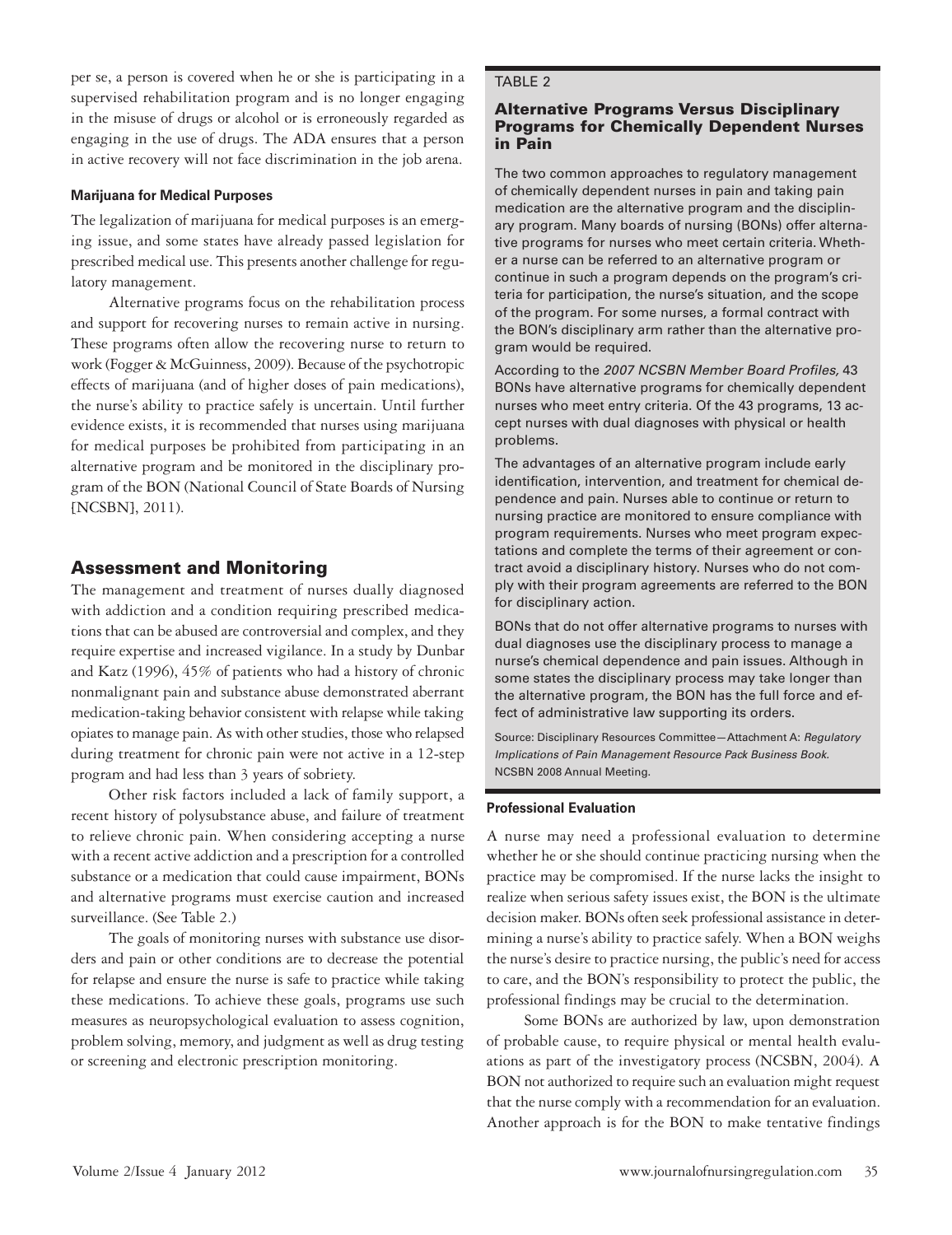on the condition that the nurse has a thorough evaluation by a BON-approved evaluator.

BON staff and attorneys may be involved in the selection of professional evaluators. An experienced, qualified health care professional should be selected to assess the nurse's cognitive and physical abilities. A professional evaluation regarding the impact of pain on a nurse's ability to practice is complex. Ideally, a collaborative approach provides input from different professional perspectives. All evaluators should have experience evaluating persons whose medical knowledge and experience could skew the evaluation findings.

Assessments should be conducted at the time of day that most closely mirrors the nurse's work schedule. Also, the nurse must be on his or her normal medication regimen for the evaluation. The BON should not be concerned about the type or amount of medication; rather, the BON should focus on whether the nurse is able to think clearly and function safely.

#### **Drug Screening and Behavioral Monitoring**

For those prescribed medications that can cause impairment, the risk of relapse is greater, and the ability to detect early relapse through drug screening may be compromised.

Urine testing is a practical and important tool used to monitor compliance with substance abstinence requirements. However, urine testing has limitations when the nurse is taking a prescribed controlled substance for a medical disorder. Therefore, in nurses who have a substance use disorder and a chronic pain disorder treated with controlled substances, drug screen test results should not be the only means used to detect relapse or monitor treatment and alternative program compliance.

Behavioral monitoring combined with drug screening creates a more comprehensive monitoring system than either one on its own (Dunbar & Katz, 1996). Behavioral monitoring must include workplace restrictions and supervision along with routine audits of the nurse's workplace for access to controlled substances.

## **Electronic Prescription Monitoring**

Thirty-eight states have adopted laws establishing electronic prescription monitoring programs (EPMPs), and other states are in the process of proposing, preparing, or considering legislation (Center for Practical Bioethics, 2009). Under most programs, the providers or pharmacies send records of prescribed controlled substances to a state-based, centralized regulatory agency, which monitors whether individuals are receiving prescriptions from multiple providers.

The EPMP also allows the provider to verify whether a patient is receiving prescriptions from other providers. Information from the EPMP can help monitor nurses and provide information for providers and disciplinary and alternative programs.

# Requirements for Alternative Programs

Nurses who have a substance use disorder and need a prescribed mood-altering or potentially impairing medication may be able to participate in an alternative program if they agree to the following:

- ⦁⦁ At least 5 years of monitored practice and recovery
- ⦁⦁ A neuropsychological evaluation before returning to nursing practice and at any time cognition appears to be negatively impacted because of illness or treatment
- ⦁⦁ Treatment with a provider who has expertise in addictions and pain management and submits monthly provider progress reports
- ⦁⦁ Use of one pharmacy for all medications and provision of quarterly prescription profiles
- ⦁⦁ Regular verification of prescriptions obtained through the EPMP, if available
- ⦁⦁ Direct supervision when practicing nursing
- ⦁⦁ No night shift, no shift longer than 10 hours, and no more than 40 work hours per week (or fewer than 40 hours per week, depending upon provider recommendation)
- ⦁⦁ Monthly reports from the employer for the first year and if no identified issues, quarterly thereafter
- ⦁⦁ No access to controlled substances in the workplace for at least 12 months if a history of diversion, prescription fraud, or multiple prescribers exists
- ⦁⦁ Written notification to nursing employer and monitoring program of any changes to medications, including addition, deletion, or change in dosage, before assuming patient-care duties
- ⦁⦁ Submission of a letter from provider confirming safe-to-practice with any changes in medication
- ⦁⦁ Agreement to immediately cease practice upon notification of noncompliance or symptoms suggestive of or known to be part of a relapse
- ⦁⦁ Random drug screening, weekly during the first year and three times a month during the second year, tapering to a minimum of two times a month if fully compliant
- ⦁⦁ Attendance at 12-step meetings at least three times a week to provide accountability and connection to other substancefree individuals
- ⦁⦁ Attendance at a weekly nursing support meeting
- ⦁⦁ Participation in relapse prevention therapy with a provider who has expertise in pain management, addiction, and relapse

The purpose of the above guidelines is to provide a structure of accountability for the nurse. According to NCSBN (2011), "alternative programs rest on the rationale that they can quickly remove someone from practice and provide a path to recovery for nurses with a substance use disorder" (p. 203).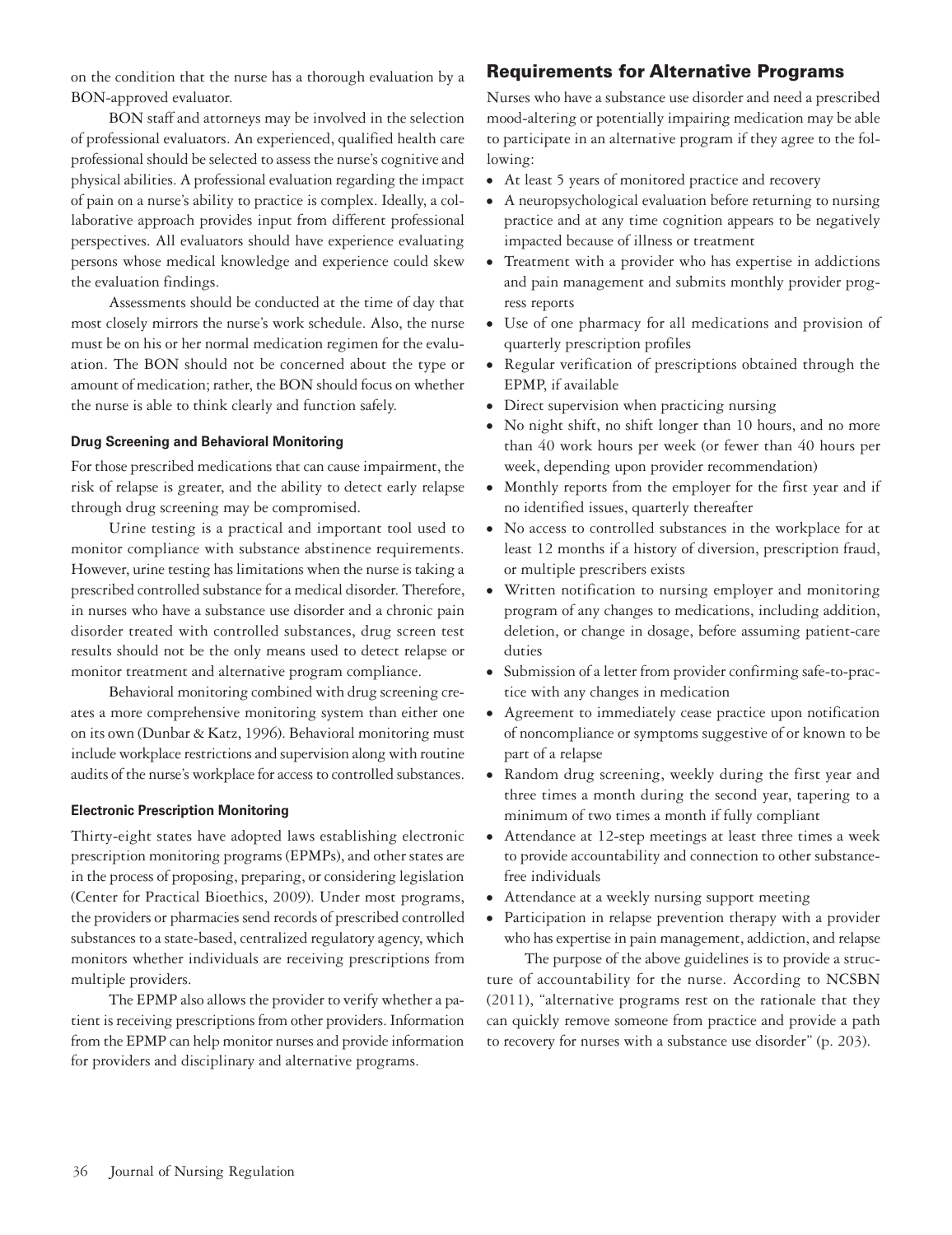## Summary

Nurses with the dual challenge of a substance use disorder and the need for a prescribed medication that puts their sobriety at risk present complex issues for BONs. Such nurses must be screened carefully before entering alternative or discipline monitoring programs, and mechanisms must be in place to support treatment and rehabilitation while ensuring patient safety. The opinion of a professional evaluator regarding both pain and chemical dependence issues can aid the BON's decision on a nurse's suitability for these programs, and the BON can ensure additional monitoring and surveillance.

However, the nurse must have insight into how the combination of chemical dependence, pain, and pain treatment affect his or her ability to practice safely. When this insight is lacking, the final authority as well as the power to remove the nurse from practice quickly rests with the BON.

## **References**

- Ballantyne, J., & Mao, J. (2003). Opioid therapy for chronic pain. *New England Journal of Medicine, 349*(20), 1943–1953.
- Batki, S. L., Kauffman, J. F., Marion, I., Parrino, M. W., & Woody, G. E. (2005).*Treatment improvement protocol (TIP) 43: Medication-assisted treatment for opioid addiction in opioid treatment programs.* Rockville, MD: Substance Abuse and Mental Health Services Administration.
- Buckley, P. F. (2006). Prevalence and consequences of the dual diagnosis of substance abuse and severe mental illness. *Journal of Clinical Psychiatry, 67*(7), 5–9.
- Center for Practical Bioethics. (2009, February). Policy brief: Balance, uniformity and fairness: Effective strategies for law enforcement for investigating and prosecuting the diversion of prescription pain medications while protecting appropriate medical practice. Retrieved from www.fsmb.org/pdf/pub\_bbpi\_policy\_brief.pdf
- Drug Enforcement Administration. (2001, October 23). *A joint statement from 21 health organizations and the Drug Enforcement Administration: Promoting pain relief and preventing abuse of pain medications: A critical balancing act.* Retrieved from www.painpolicy.wisc.edu/ dea01.htm
- Dunbar, S. A., & Katz, N. P. (1996). Chronic opioid therapy for nonmalignant pain in patients with a history of substance abuse: Report of 20 cases. *Journal of Pain and Symptom Management, 11*, 163–171.
- Fogger, S., & McGuinness, T. (2009). Alabama's nurse monitoring programs: The nurse's experience of being monitored. *Journal of Addictions Nursing, 20,* 142–149.
- Hojsted, J., & Sjogren, P. (2007). Addiction to opioids in chronic pain patients: A literature review. *Eur J Pain*, *11,* 490–518.
- Idaho Board of Nursing. (2005). *Program for recovering nurses*. Retrieved from http://ibn.idaho.gov/IBNPortal/AgencyAdditional.aspx?Age ncy=426&AgencyLinkID=920
- Loeber, S., Kniest, A., Diehl, A., Mann, K., & Croissant, B. (2008). Neuropsychological functioning of opiate-dependent patients: A nonrandomized comparison of patients preferring either buprenorphine or methadone maintenance treatment. *American Journal of Drug and Alcohol Abuse, 34,* 584–593.
- Modesto-Lowe, V., Johnson, K., & Petry, N. (2007). Pain management in patients with substance abuse: Treatment challenges for pain and addiction specialists. *American Journal on Addictions, 16,* 424– 425.
- National Alliance on Mental Illness. (n.d.). Dual diagnosis and integrated treatment of mental illness and substance abuse disorder. Retrieved from www.nami.org
- National Council of State Boards of Nursing. (2008). NCSBN 2008 Annual Meeting. Retrieved from *www.ncsbn.org/2008\_Business-Book\_web.pdf*
- National Council of State Boards of Nursing. (2004). NCSBN model nurse practice act and model nursing administration rules. Retrieved from: https://www.ncsbn.org/Model\_Nursing\_Practice\_ Act\_March2011.pdf
- National Council of State Boards of Nursing. (2011). *Substance use disorder in nurses: A resource manual and guidelines for alternative and disciplinary monitoring programs.* Chicago, IL: Author.
- Peter D. Hart Research Associates. (2003). *Americans talk about pain*. Retrieved from www.researchamerica.org/uploads/poll2003pain.pdf
- Trinkoff, A., & Storr, C. (1998). Substance use among nurses: Differences between specialties. *American Journal of Public Health, 88*(4), 581–585.

**Kate Driscoll Malliarakis, MSM, RN, CNP,** is an assistant professor and Coordinator of the MSN Nursing Leadership & Management Program at George Washington University School of Nursing in Washington, DC. **Valerie Smith, MS, RN, FRE,** is Associate Director of the Arizona Board of Nursing (BON). **Nancy Darbro, PhD, APRN, CNS, LPCC, LADAC,** is Interim Director and Diversion Program Coordinator of the New Mexico BON Diversion Program.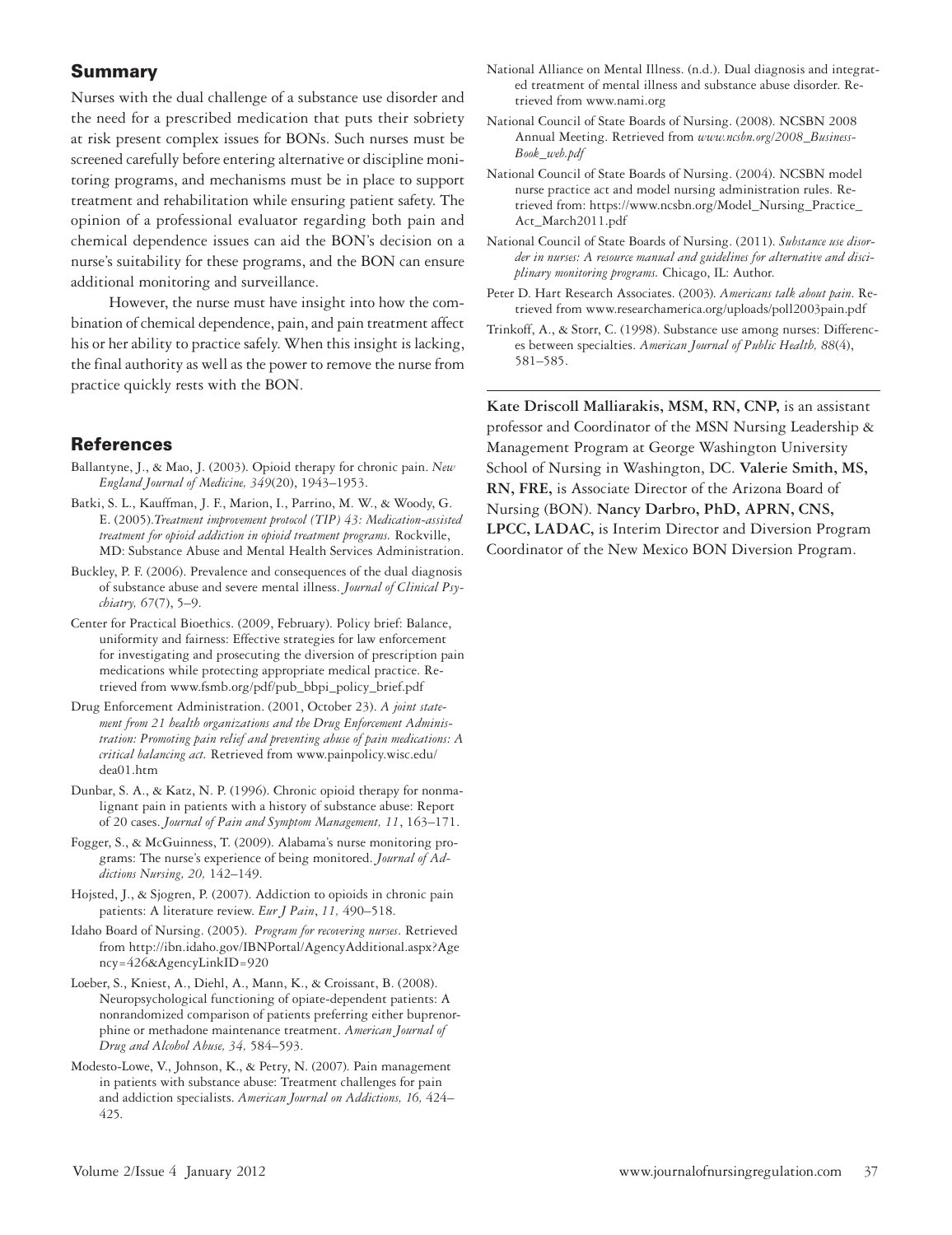## Regulatory Management of Substance Use in High-Risk Nurse Populations

## Learning Objectives

- ⦁ Discuss the challenges of a nurse with a substance abuse disorder who requires prescribed medication.
- ⦁ Identify assessment techniques for nurses with a substance abuse disorder who require prescribed medications.
- ⦁ Describe monitoring techniques for nurses with a substance abuse disorder who require prescribed medications.
- ⦁ Compare commonly abused prescription drugs.



# CE Posttest

#### Regulatory Management of Substance Use in High-Risk Nurse Populations

If you reside in the United States and wish to obtain 1.4 contact hours of continuing education (CE) credit, please review these instructions.

## **Instructions**

Go online to take the posttest and earn CE credit:

Members – www.ncsbninteractive. org (no charge)

Nonmembers – www.learningext. com (\$15 processing fee)

If you cannot take the posttest online, complete the print form and mail it to the address (nonmembers **must** include a check for \$15, payable to NCSBN) included at bottom of form.

## Provider accreditation

The NCSBN is accredited as a provider of CE by the Alabama State Board of Nursing.

The information in this CE does not imply endorsement of any product, service, or company referred to in this activity.

Contact hours: 1.4 Posttest passing score is 75%. Expiration: January 2015

# Posttest

**Please circle the correct answer.**

- **1. The percentage of adults in the United States who have chronic or recurrent pain is more than**
- a.  $10\%$
- $h$  30%
- c.  $40%$ .
- d. 50%.
- **2. Which of the following statements about patients with a substance abuse disorder who also need medications for chronic pain is correct?**
- a. There is universal agreement on how to manage this patient population.
- b. Opiates are not accepted as an appropriate method of relieving chronic pain.
- c. Symptoms of relapse in this population include aberrant medication taking.
- d. Assessment is completed through objective measures of pain level.
- **3. Which of the following statements about nurses with a substance abuse disorder who take prescribed drugs for pain with addictive potential is correct?**
- a. They have no greater risk of relapse.
- b. They are less likely to relapse.
- c. They are at substantial risk for relapse.
- d. They are 50% less likely to relapse.

#### **4. Which statement about mental illness and a substance abuse disorder is correct?**

- a. Nurses with substance abuse disorders are more likely than those with mental illness to admit a problem.
- b. Nurses with both conditions usually admit that they have a problem.
- c. Nurses with both conditions frequently deny they have a problem.
- d. Nurses with depression are more likely than those with a substance abuse disorder to admit a problem.
- **5. Which of the following is an example of effects from a dual diagnosis of mental illness and substance abuse disorder?**
- a. Increased suicide risk
- b. Decreased self-medication
- c. Better medication adherence
- d. Improved physical health
- **6. Which statement about a nurse in recovery is correct?**
- a. Studies have established that methadone treatment is harmful to cognitive functioning.
- b. Studies have established that buprenorphine treatment is harmful to cognitive functioning.
- c. A nurse who is in documented recovery is excluded from coverage by the Americans with Disabilities Act of 1988.
- d. A nurse who is in documented recovery may be covered under the Americans with Disabilities Act of 1988 and therefore protected from discrimination.

#### **7. Which statement about nurses with a substance abuse disorder who are receiving medical marijuana is correct?**

- a. They should participate in the alternative program of the board of nursing (BON).
- b. They should be monitored in the disciplinary program of the BON.
- c. They are able to practice nursing safely.
- d. They are able to practice in critical care.
- **8. Which statement about evaluation of a nurse with a substance abuse disorder who requires medication for medical conditions is correct?**
- a. If a board of nursing isn't authorized to require an evaluation, it cannot request one.
- b. A professional evaluation is not necessary since the nurse can selfidentify whether he or she can continue to practice.
- c. The evaluator should have experience evaluating persons whose medical knowledge and experience could skew the evaluation findings.
- d. The professional evaluator should be a licensed attorney.

#### **9. A professional evaluation of a nurse should:**

- a. be conducted at the time of day that mirrors the nurse's work schedule.
- b. be conducted outside the nurse's normal work time.
- c. include discontinuing the nurse's prescribed medication 12 hours before the evaluation.
- d. include discontinuing the nurse's prescribed medication 24 hours before the evaluation.

#### **10. Which is an example of behavioral monitoring?**

- a. Urine testing
- b. Workplace restrictions
- c. Laboratory testing
- d. Allowing independent practice